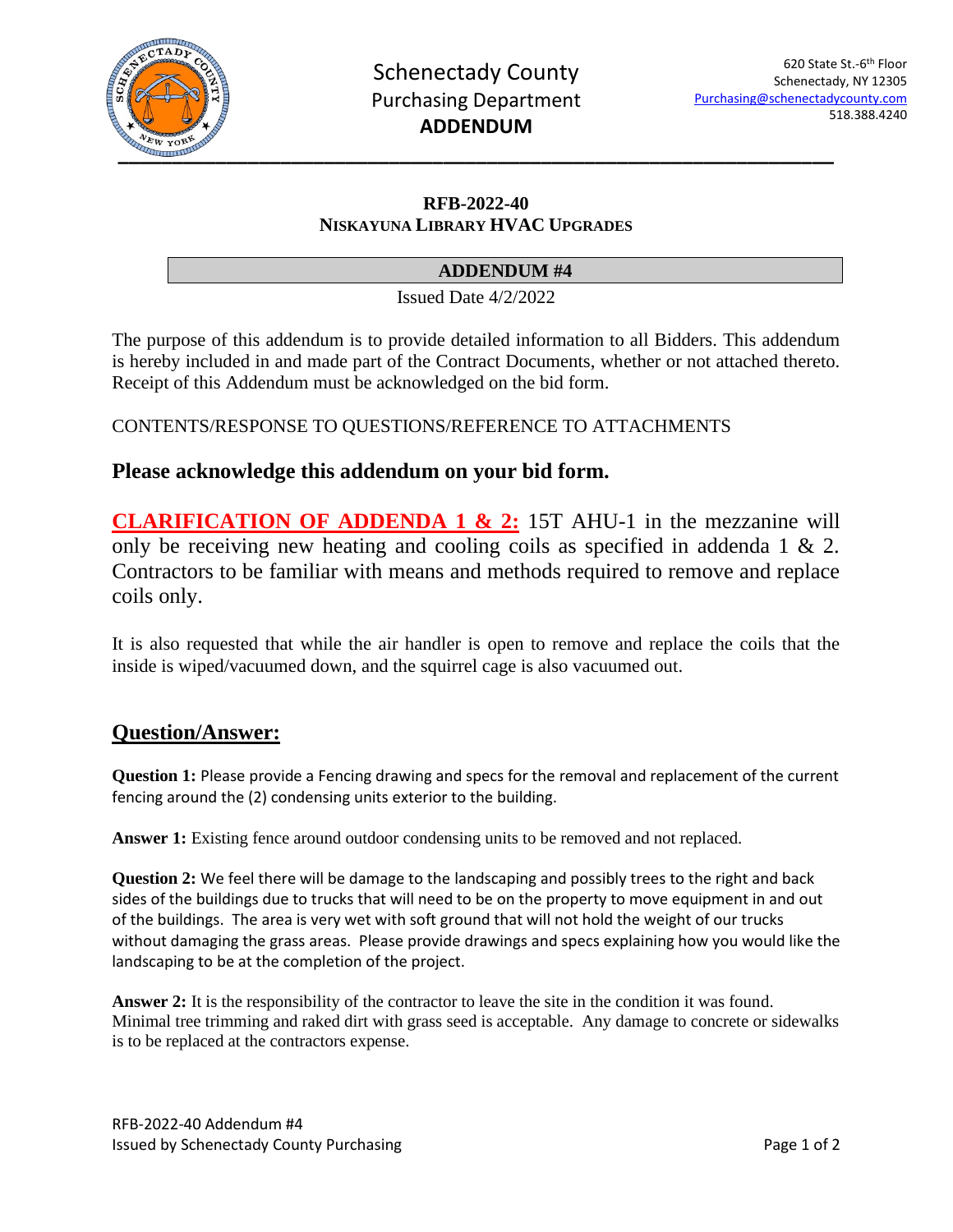

**Question 3:** Since AHU-1 is no longer being removed from the Mezzanine area, please provide drawings and related specs showing how to removed and replace the 2 coils of AHU-1 within the Mezzanine room.

**Answer 3:** See clarification at top of addendum 4.

## **END OF ADDENDUM #4**